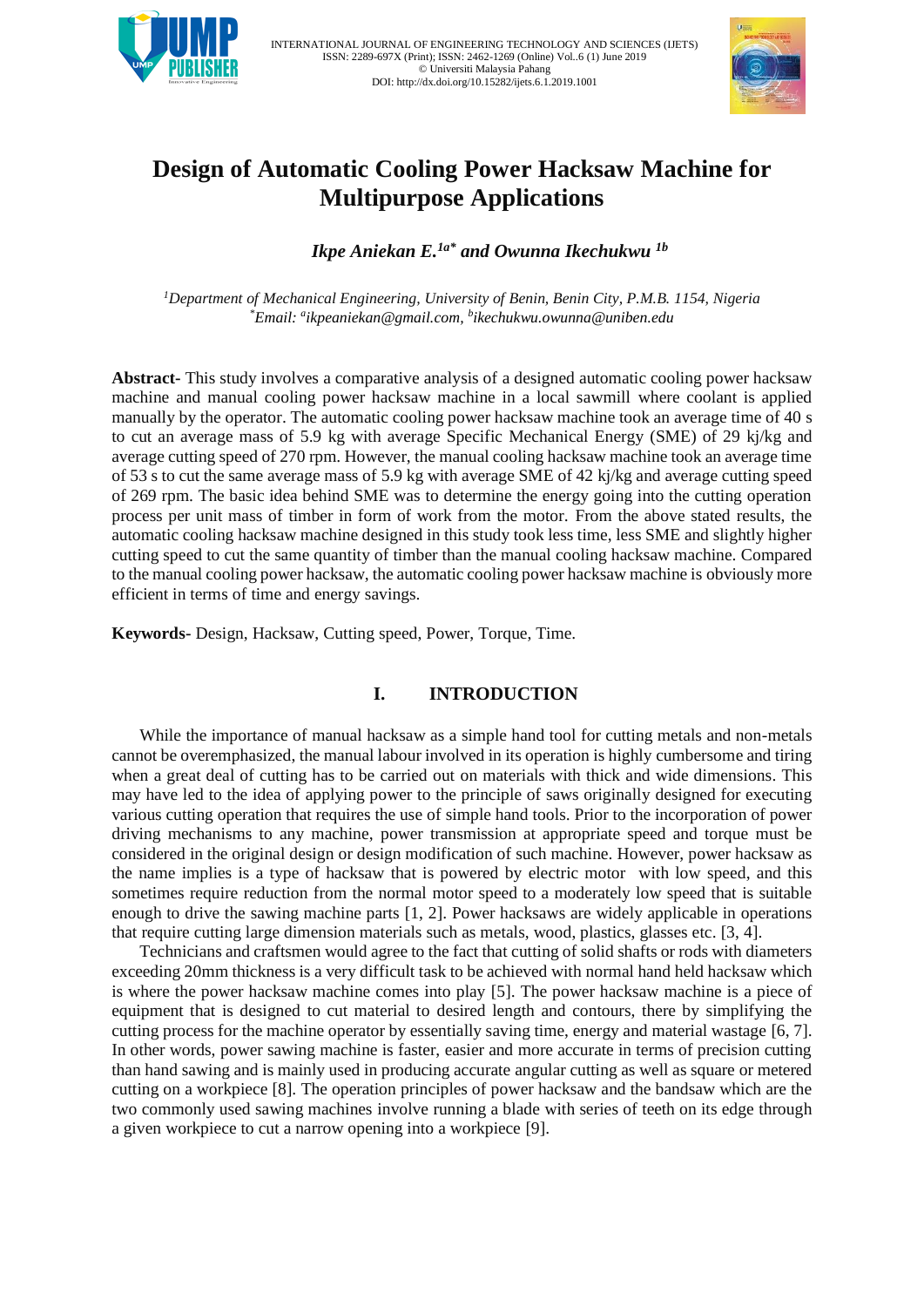The saw blade is selected based on the thickness of material intended for cutting with special attention to the shape of the saw blade, teeth spacing and clearance; as materials wider than the optimum blade width can diminish the cutting accuracy and rigidity of blade, thereby resulting in blade deflection [10]. Blade deflection is caused by one of the following; non-vertical blade, non-rigid arm, sideways arm movement, random blade dullness, material hard spots etc.

Some sawing machine operations are achieved with dry cutting machines (also referred to as ecological machining); that is, they are not designed for use with liquid coolants [11]. As a result of that, the machine operators sometimes stop operation for few minutes to apply coolant on the sawing blade, and this interception usually result in downtime depending on the interception time. However, some indications during cutting operation such as blue, brown, or burned chips implies the lack of coolant, insufficient cooling, incorrect coolant or incorrect coolant feed. The heat generated during cutting may increase the blade temperature, reduce its mechanical strength, thereby causing plastic deformation in the shear zone of the cutting blade and possible failure such as braking of saw blade, curved cutting, teeth braking, blunt effects etc. [12, 13]. For example, Danielson and Schajer [14] measured saw blade temperature gradient and lateral movement on a circular gang edger under normal sawmill operation. The result indicated that saw blade over-tensioning, saw heating due to inadequate guide cooling and guide movement during sawing are the three common factors that causes increasing blade temperature and unwanted vibration during wood cutting process.

The importance of applying coolant on the sawing blade is to prevent excessive heat, reduces friction between the workpiece and the sawing blade, reduce the thermal conductivity and thermal expansion of the sawing blade during operation (A large thermal expansion coefficient of a metal implies that coolants is required), prevents chip-clogged teeth, prevent breakage and excessive wear, increases blade life and above all save time, energy and material wastage [2]. Soluble oil based coolant or water-soluble synthetic coolant, when mixed with water to form emulsions, are used for these machines. This type of coolant has proven very satisfactory for sawing operation where cooling is an essential factor. Most manufacturers of water oil emulsion coolants add a rust inhibitor to the solution to prevent rusting caused by water content present in the coolant [15].

In contribution to research and development, several studies have been carried out on the power hacksaw machine. For example, Parmar et al. [16] reviewed the design and fabrication of a four power adjustable stroke hacksaw, and found out that the rate of cutting a given size of material can be increased by increasing the motor power and the dimension of eccentric cam. It was also indicated in the review that automatic hoisting mechanism for frames during cutting operation can be achieved using hydraulic piston and cylinder. Sreejith et al. [17] Designed, fabricated and investigated the work performance of a pedal driven hacksaw machine. The experiment which was carried out on a workpieces of a plywood indicated that cutting depth of about 17mm can be achieved in one cycle of strokes for around 100rpm, thereby, minimizing the energy input compared to hand saws and the cost of utility bill compared to power hacksaws. Using a single phase electric motor of 120W and 920 rpm specification, Kumar et al. [18] designed and fabricated a double acting hacksaw machine. The machine was tested on mild steel shaft of 25mm diameter with 12 inch length, and it took a duration of 240 seconds to cut the shaft with a new hacksaw blade.

In this context, a power hacksaw system equipped with coolant attachment is designed and the cutting time for various masses of timber will be observed and compared to the hacksaw machine in a local sawmill without cooling compartment (in which case the operator applies coolant manually).

# **II. MATERIALS AND METHOD**

#### *2.1. Methodology*

Evaluation of the machine performance was carried out for both automatic and manual cooling hacksaw machine using timber of different mases. Stop watch was used to determine the total time required to cut each mass of timber. Energy equation was applied in the determination of Specific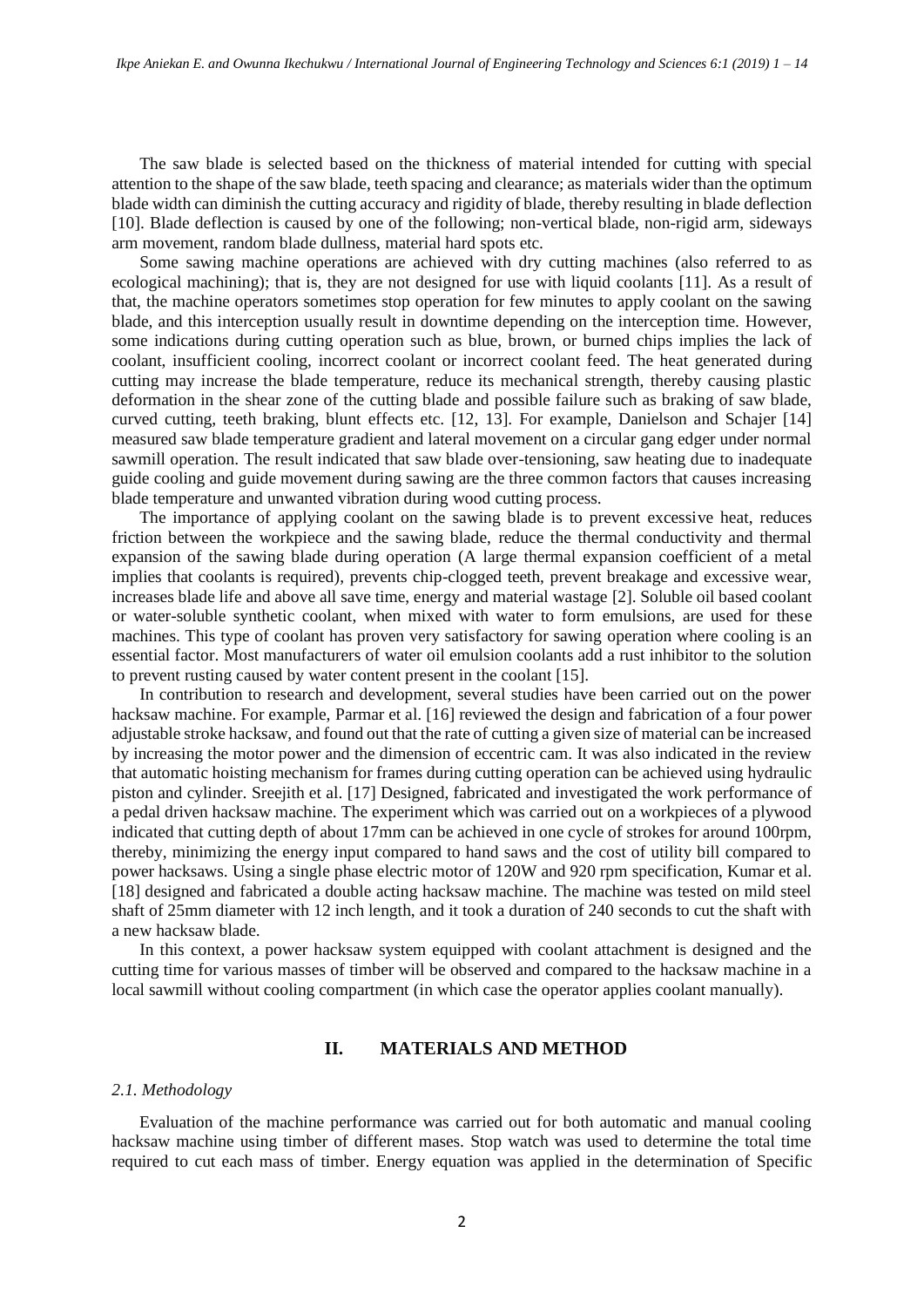Mechanical Energy (SME). Existing equation was adopted for determining the cutting speed for the hacksaw incorporated with automatic cooling system and the same machine in a local sawmill where the coolant is applied manually to the saw blade. Thermal analyses was also considered to show the theoretical relationship of the heat transfer process between the sawing blade and the workpiece. 3D design drawing was generated for the automatic cooling hacksaw machine which showed clearly the cooling devices. Detailed design for the hack saw machine was carried out based on the design requirements shown in Table 1.

# *2.2. Design Specification*

- i. The automatic hacksaw design is expected to operate within a rotating speed of 1425rpm
- ii. It must not deliver a crushing force greater than 220N
- iii. The crushing power must not exceed 4hp
- iv. Determination of approximate length of the belt (mm)
- v. The required toque must not fall below 80Nm
- vi. Estimation of belt tension

## **Table 1:** Design Requirements

| <b>Considerations</b>  | <b>Description</b>                                               | <b>Material</b>                            | <b>Justification</b>                                   |  |  |  |
|------------------------|------------------------------------------------------------------|--------------------------------------------|--------------------------------------------------------|--|--|--|
| <b>Power</b>           | Low speed 230V, 375W                                             | Grey cast Iron                             | Will enable smooth operation,                          |  |  |  |
| Requirement            | single phase electric motor                                      |                                            | performance<br>optimal<br>and                          |  |  |  |
|                        | and an approved 3 pin safety                                     |                                            | of the hacksaw<br>longevity                            |  |  |  |
|                        | plug.                                                            |                                            | machine                                                |  |  |  |
| <b>Belt and Pulley</b> | A belt on the driving pulley is                                  | A15.5 Classical V-Belt                     | Cushions shock loads during                            |  |  |  |
|                        | rotated by the motor shaft,                                      | Rubber<br>made<br>from                     | condition<br>of<br>service<br>the                      |  |  |  |
|                        | whereas, the other end of the                                    | cushion, Polyester cable                   | machine,<br>reduces<br>noise,                          |  |  |  |
|                        | belt is coupled to the driven                                    | cord as reinforcement and                  | dampens out and isolates the                           |  |  |  |
|                        | pulley<br>groove<br>which                                        | rubber<br>impregnated                      | effect of vibration, can be                            |  |  |  |
|                        | transmits the rotary motion of                                   | cotton-polyester<br>woven                  | installed and removed with                             |  |  |  |
|                        | the motor to the gear via a                                      | fabric. Pulley designed<br>with Cast Iron. | ease.                                                  |  |  |  |
| <b>Shaft</b>           | shaft.                                                           | 0.26 carbon steel (B5                      | Better absorbs shear force and                         |  |  |  |
|                        | A rotating circular bar found<br>in the electric motor and other | 070m26), cold drawn with                   | compressive<br>force.<br>High                          |  |  |  |
|                        | parts of the hacksaw that                                        | a maximum permissible                      | strength,<br>resistant,<br>wear                        |  |  |  |
|                        | transmits power from one part                                    | stress ( $\sigma_{\text{max}}$ ) of 84MPa. | machinable and suitable for                            |  |  |  |
|                        | to the other.                                                    |                                            | torque transmission.                                   |  |  |  |
| <b>Hacksaw</b> main    | A rigid metal framework that                                     | Mild steel bar                             | Provides rigidity and support                          |  |  |  |
| frame                  | houses the hacksaw<br>and                                        |                                            | for the machine, prevents                              |  |  |  |
|                        | connect other parts of the                                       |                                            | minimizes vibration, prevents                          |  |  |  |
|                        | machine to one another.                                          |                                            | failure caused by fatigue,                             |  |  |  |
|                        |                                                                  |                                            | positions the saw parallel to the                      |  |  |  |
|                        |                                                                  |                                            | line of travel.                                        |  |  |  |
| <b>Hacksaw Blade</b>   | 12 inch flat and flexible piece                                  | High speed tungsten steel                  | Easily cuts large sections of                          |  |  |  |
|                        | of metal with $350x32x1.60$                                      | high<br>speed<br><b>or</b>                 | metal or plastic, shafts and                           |  |  |  |
|                        | dimension, designed with                                         | molybdenum steel                           | rods. Capable of cutting solid                         |  |  |  |
|                        | teeth for cutting of workpiece.                                  |                                            | shafts or rods of diameters                            |  |  |  |
|                        |                                                                  |                                            | more than 15mm.                                        |  |  |  |
| <b>APEX 6500</b>       | APEX 6500 is a moderate to                                       | water-soluble<br>synthetic                 | Ensures that the blade teeth and                       |  |  |  |
| Coolant                | heavy duty synthetic coolant.                                    | coolant                                    | material in the cutting area do                        |  |  |  |
|                        | It has a superior oil rejecting                                  |                                            | not overheat. Prevents abrasion<br>of the blade teeth. |  |  |  |
|                        | qualities. Formulated with                                       |                                            |                                                        |  |  |  |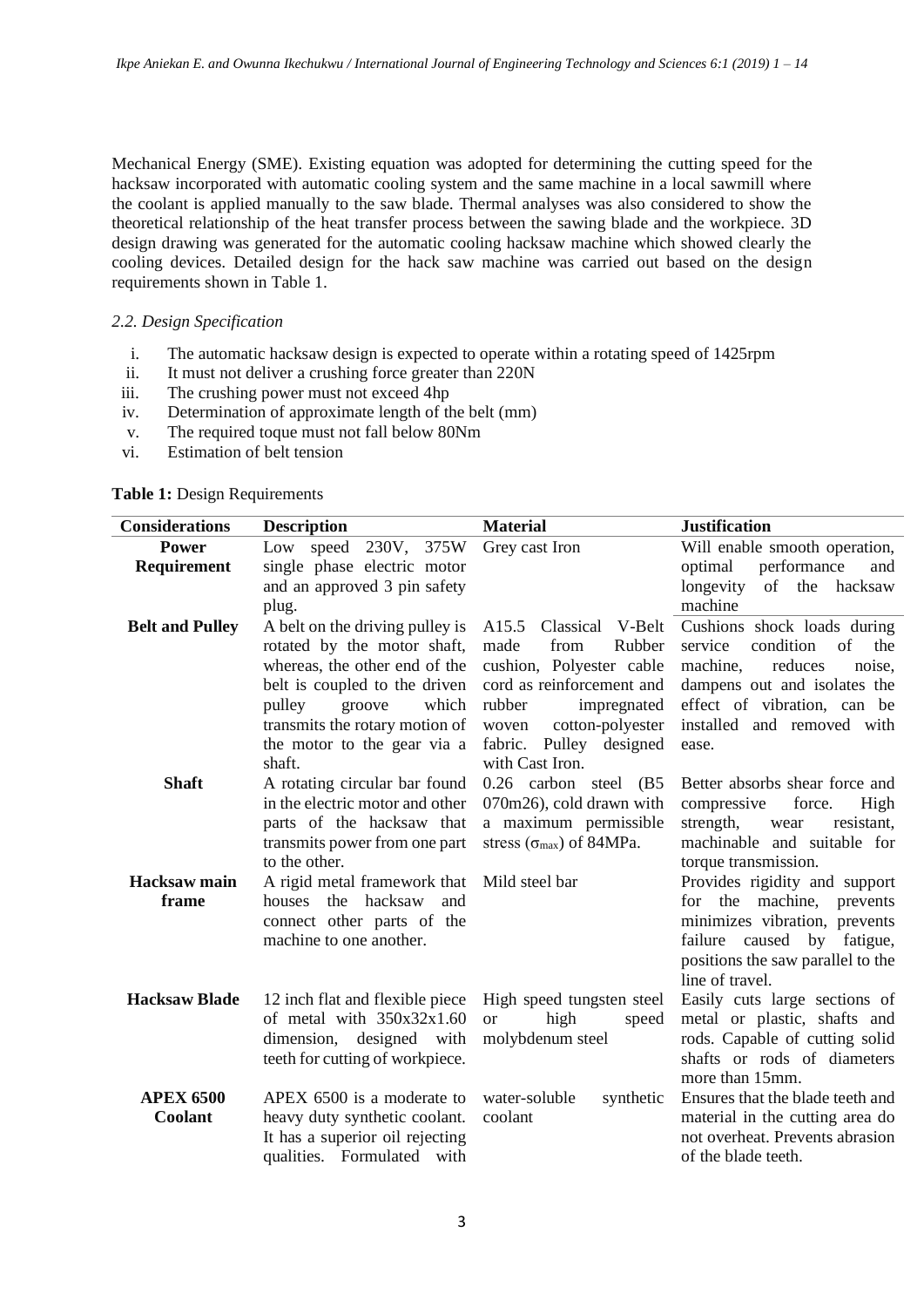|                  | extensively high lubricity for<br>high speed machining<br>operation with high feed<br>rates. APEX 6500 runs very<br>clean and is low foaming in |                               |
|------------------|-------------------------------------------------------------------------------------------------------------------------------------------------|-------------------------------|
|                  | hard and soft<br>water                                                                                                                          |                               |
|                  | applications.                                                                                                                                   |                               |
| <b>Spur Gear</b> | A piece of equipment High speed steel                                                                                                           | Reduce the motor speed for    |
|                  | designed with teeth parallel to                                                                                                                 | optimal operation, and also   |
|                  | the axis of rotation, and used                                                                                                                  | transmit its rotary motion to |
|                  | to transmit rotary motion                                                                                                                       | reciprocating motion of the   |
|                  | between parallel shafts.                                                                                                                        | hack saw blade.               |

### *2.3. Belt and Pulley*

In this context, the belt is a flexible and elastic machine element usually coupled to another machine element known as pulley, and used in conveying systems and in power transmission over relatively long distance. The drive employed in this design for power transmission from an electric motor is the v-belt (Type-A) drive as shown in Figure 1. A V-belt consists of an endless flexible belt that transmits power by contacting and gripping the pulleys [19].



**Figure 1:** Type-A Classical V-belt Drive

### *2.4. Determination of Shaft Speed*

As shown in Figure 1, the transmission system is a V-belt transmitting power via a pulley. Thus, the pulley speed can be determined using the general formula given in equation (1) [20].

D1 D2 = N2 N1 --------------------------------------------------------------------------------------------------------- (1)

Where,  $D1 =$  diameter of the driver = 50mm= 0.05m,  $D2 =$  diameter of the driven = 150mm = 0.15m,  $N1$  = speed of the driver = 1425rpm,  $N2$  = speed of the driven = ?

From equation 2,  $N_2$  (Rotational speed of the driven pulley) can be calculated using the expression given in equation (2)

N<sup>2</sup> = D1N1 D2 ----------------------------------------------------------------------------------------------------- (2)

 $N_2 = \frac{50 \times 1425}{150}$  $\frac{x}{150}$  = 475 rpm Velocity ratio =  $N_1$ :  $N_2$  = 1: 3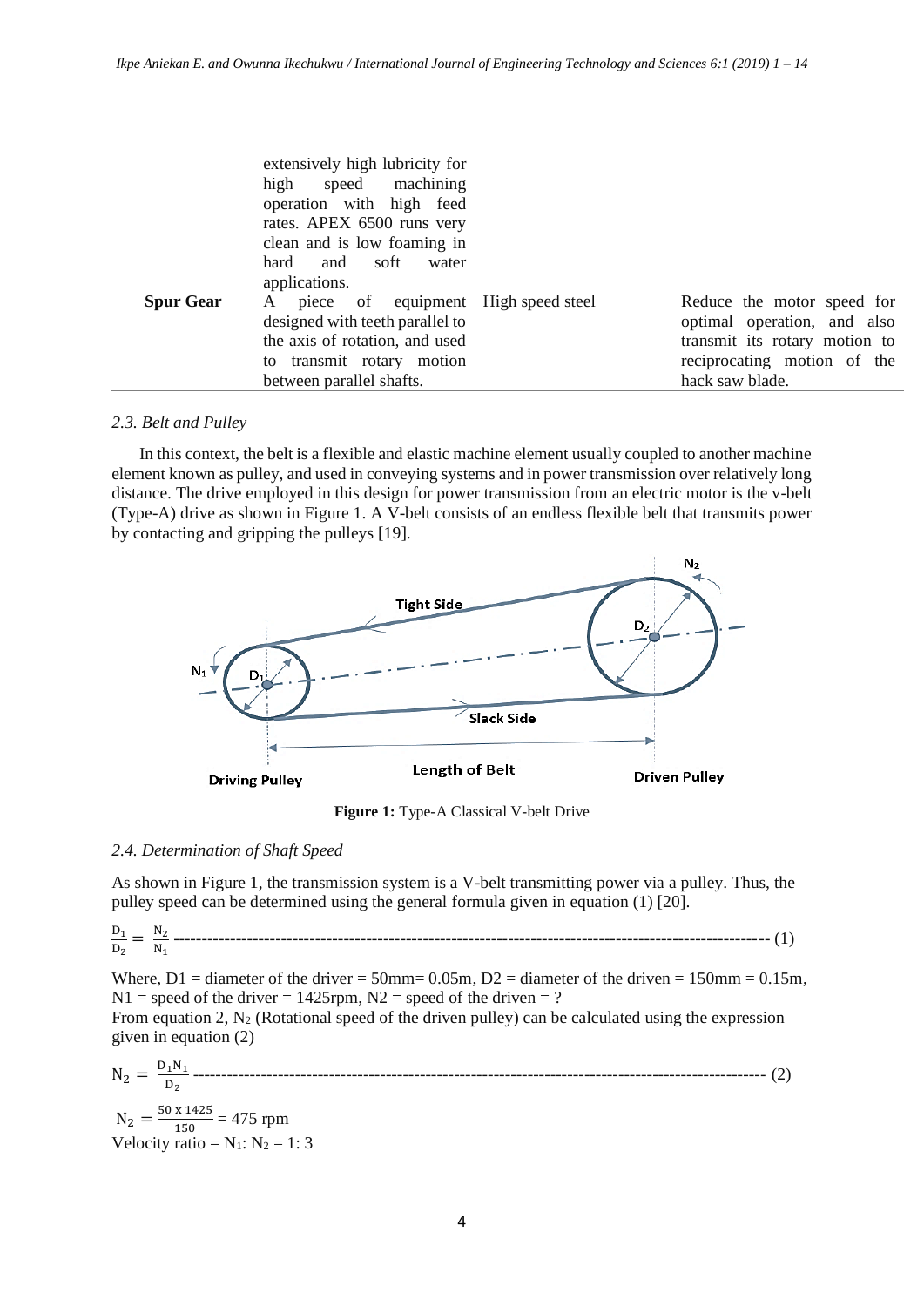# *2.5. Determination of Length of Belt*

The formula for determining the length of the belt drive is given by equation (3);

1.1 
$$
2C + 1.57(D_2 + D_1) \frac{(D_2 - D_1)^2}{4C}
$$
  
\nL = 2( $448$ ) + 1.57( $240$  +120)  $\frac{(240-120)^2}{4(448)}$  = 1461mm  
\n2.6. Determination of the *Belt Center* Angle  
\nThe *belt contact angle* is given by equation (4);  
\n $sin \beta = \frac{R-r}{c}$   
\n $\beta = sin^{-1} (\frac{120-60}{448}) = 7.69°$   
\n2.7. Determination of *lap Angle*  
\nAngles of Warp for the Pulleys are given by equation (6) and (7);  
\n $\alpha_1 = 180 - 2 sin^{-1} (\frac{R-r}{c})$   
\nWhere,  $\alpha_1$  is the angle of wrap for the driving pulley,  $\alpha_2$  is the angle of wrap for the driven pulley,  
\n $\alpha_1 = 180 - 2 sin^{-1} (\frac{R-r}{c})$   
\nWhere,  $\alpha_1$  is the angle of wrap for the driving pulley,  $\alpha_2$  is the angle of wrap for the driven pulley,  
\n $\alpha_1 = 180 - 2\beta$   
\n= 180 - 2/69) = 164.62°  
\nConverting the angle from degree to radian;  
\n164.62° x  $\frac{\pi}{180°} = 2.87 rad$   
\n $\alpha_2 = 180 + (2 \times 7.69) = 195.38°$   
\n $\alpha_2 = 3.42 rad$   
\n2.8. Determination of Tension (T<sub>i</sub>) in the Tight Side of the *Belt*  
\nT<sub>1</sub> = Cross sectional area = width x thickness = b x t = 13mm x 8mm  
\n= 104mm<sup>2</sup> = 104 × 10<sup>-6</sup> m<sup>2</sup>  
\nMaximum stress in belt is given as 1.5x106 N/m<sup>2</sup>  
\nT<sub>1</sub> = (104 × 10<sup>-6</sup> s<sup>2</sup> + 5.8 × 10<sup>6</sup> s<sup>2</sup>  
\n3. Determine  $\alpha_1$  and  $\alpha_2$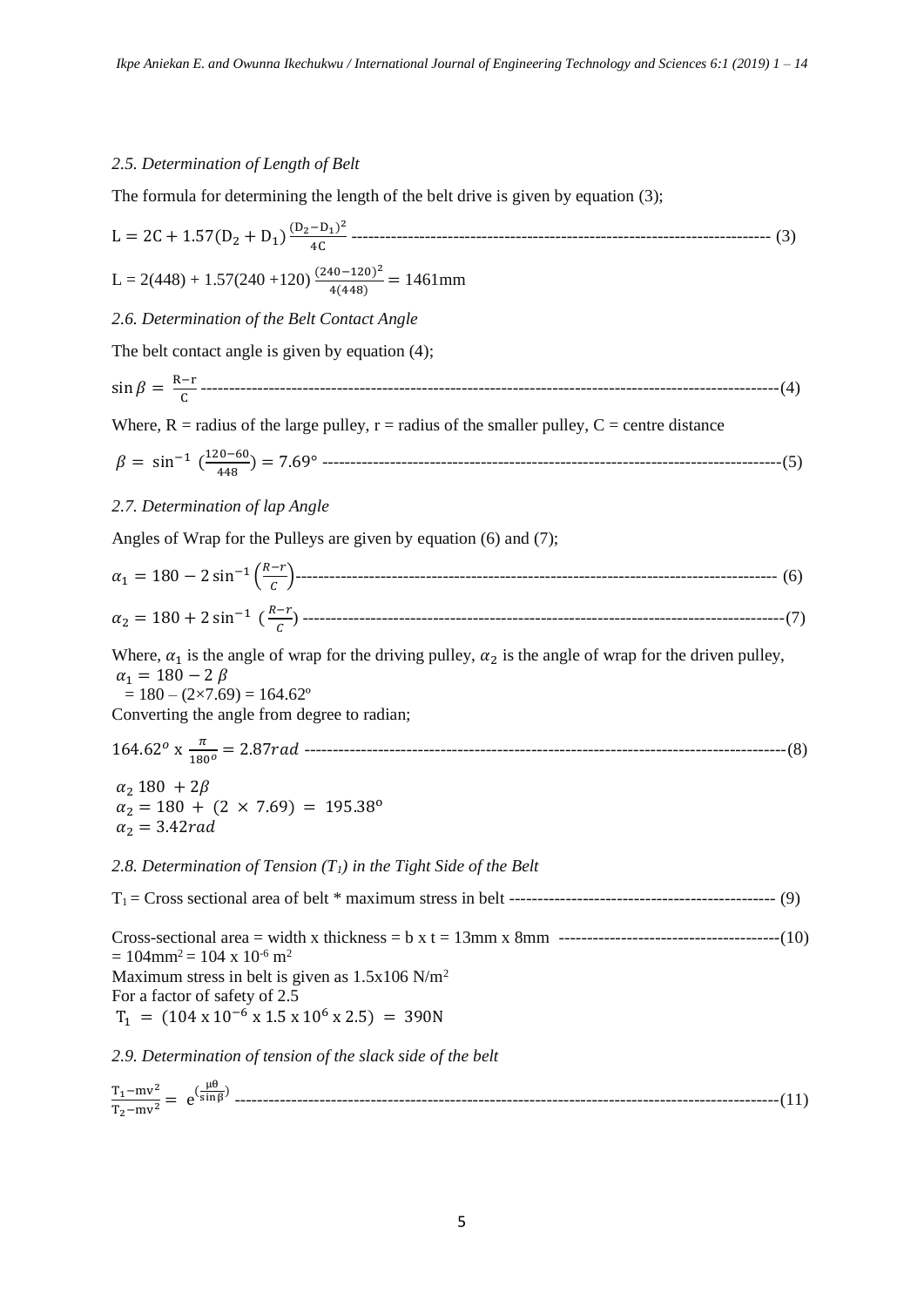Where,  $T_1$  is the tension in the tight side of belt = 390N,  $T_2$  is the tension in the slack side of belt = ?, m is the mass per unit length of belt = 0.104kg, V is the linear velocity of belt = 355.3rpm,  $\theta$  is the groove angle =  $38^\circ$ ,  $\mu$  is the coefficient of friction (assumed) = 0.3

$$
T_2 = \frac{390 - 36.95}{T_2 - 36.95} = e^{\left(\frac{0.3 \times 38}{\sin 7.69}\right)}
$$

 $T_2 = 154.27N$ 

*2.10. Cutting power requirement*

The power required by the hacksaw to cut the workpiece given by equation (12);

P = FV -----------------------------------------------------------------------------------------------------------(12) Where,  $P = power$  to turn the shaft,  $V = speed$ Force (F) = Mass x acceleration due to gravity (g) ---------------------------------------------------------(13)  $g = 9.8 \text{m/s}^2$ Therefore, Mass of shaft = 3.2N, Mass of saw blade =  $0.130$ , Mass of plunger = 1N, Mass of the gear

 $= 6N$ , Mass of coolant cylinder  $= 1.6N$ , Mass of weight  $= 14N$ . Total mass =  $3.2+0.130+1+6+1.6+14 = 25.9N$ Substituting the total mass into equation (13) will give;  $F= 25.9 \times 9.8 = 253.8N$ 

 = 60 --------------------------------------------------------------------------------------------------------(14)

Where,  $V=$  Speed, D= Diameter = 150mm = 0.15m, N = Speed in revolution per minute = 1425 rpm. Substituting the above values into equation 12, the power required by the hacksaw to cut the workpiece is given by equation (15)

 = 60 -------------------------------------------------------------------------------------------------------(15) = 253.8 × 3.142 × 0.15 × 1425 <sup>60</sup> <sup>=</sup> 2840.9

But,  $1hp = 750$  watts Thus,  $2840.9$ watts = 3.78hp

Considering a safety factor of 1.2, the power required for cutting a given workpiece is approximately 4hp. This implies that the hacksaw machine will require 4hp for proper cutting. DC motor was considered in this design to produce the required torque needed to prevent deflection of the saw blade. A simple formula for the blade deflection is given by equation (16)

 = 1<sup>3</sup> 48 --------------------------------------------------------------------------------------------------(16)

Where  $Y = Blade deflection, W = Load$  on blade,  $L = Spacing$  on Guides,  $E = Modulus$  of elasticity and  $I =$  Moment of inertia.

# *2.11. Determination of torque*

The torque is obtained from the formula given by equation (17);

= ------------------------------------------------------------------------------------------------------------(17)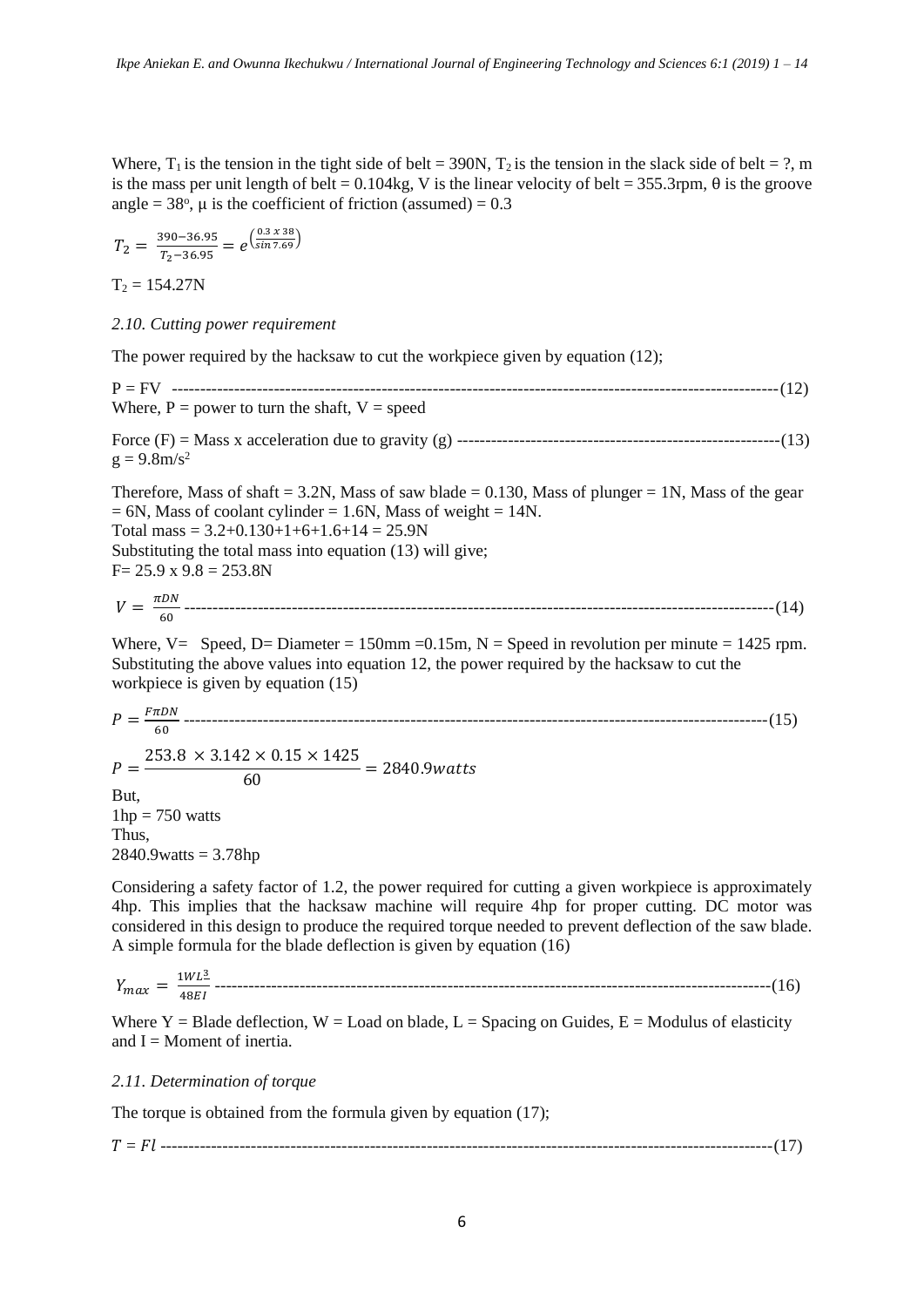Where,  $T = T$ orque,  $F = F$ orce,  $L =$ Length of saw blade Therefore;  $T = 253.8 \times 0.350 = 88.8 Nm$ The Torque of motor is increased by transmission of power to a pulley by belt transmission.

### *2.12. Thermal Analysis*

Heat is generally transferred across the boundary of systems in three ways through conduction, convection and radiation. In this case, the heat transfer between the sawing blade and workpiece on application of coolant can be explained empirically by Fourier's law of conduction which states that the rate of heat flowing through a single homogeneous solid is directly proportional to the surface area (A) of the section at right angles to the direction of heat flow and to the change of temperature (d*t*) with respect to the length of the path of the heat flow [21]. Applying Fourier's law to a thin sawing blade in operation with thickness dx and surface area A, the rate of heat flow  $(\dot{\theta})$  is given by equation (18) and (19);

$$
\dot{Q} \alpha A \frac{dt}{dx}
$$
................. (18)

Or

$$
\dot{Q} = -\lambda A \frac{dt}{dx}
$$
.................  
19)

Where  $\lambda$  is the thermal conductivity of the sawing blade material. By integration, equation (19) can be written as expressed in equation (20) and (21);

∫ ̇ = − ∫ d 2 1 0 --------------------------------------------------------------------------------------(20)

Or

̇ = − ∫ d 2 1 -----------------------------------------------------------------------------------------------(21)

These equations can be solved when the variation for thermal conductivity  $(\lambda)$  of the saw blade material and the range of temperature (t) at which the hacksaw cuts a given workpiece is known. However, specific value for thermal conductivity of most solids is approximately constant over a wide range of temperatures, and therefore  $\lambda$  can be taken as constant,

$$
\dot{Qx} = -A\lambda \int_{t_1}^{t_2} dt
$$
 \n $\frac{d}{dx} \int_{t_1}^{t_2} dt$  \n $\frac{d}{dx} \int_{t_1}^{t_2} dx$  \n $\frac{d}{dx} \int_{t_1}^{t_2} dx$  \n $\frac{d}{dx} \int_{t_1}^{t_2} dx$  \n $\frac{d}{dx} \int_{t_1}^{t_2} dx$  \n $\frac{d}{dx} \int_{t_1}^{t_2} dx$  \n $\frac{d}{dx} \int_{t_1}^{t_2} dx$  \n $\frac{d}{dx} \int_{t_1}^{t_2} dx$  \n $\frac{d}{dx} \int_{t_1}^{t_2} dx$  \n $\frac{d}{dx} \int_{t_1}^{t_2} dx$  \n $\frac{d}{dx} \int_{t_1}^{t_2} dx$  \n $\frac{d}{dx} \int_{t_1}^{t_2} dx$  \n $\frac{d}{dx} \int_{t_1}^{t_2} dx$  \n $\frac{d}{dx} \int_{t_1}^{t_2} dx$  \n $\frac{d}{dx} \int_{t_1}^{t_2} dx$  \n $\frac{d}{dx} \int_{t_1}^{t_2} dx$  \n $\frac{d}{dx} \int_{t_1}^{t_2} dx$  \n $\frac{d}{dx} \int_{t_1}^{t_2} dx$  \n $\frac{d}{dx} \int_{t_1}^{t_2} dx$  \n $\frac{d}{dx} \int_{t_1}^{t_2} dx$  \n $\frac{d}{dx} \int_{t_1}^{t_2} dx$  \n $\frac{d}{dx} \int_{t_1}^{t_2} dx$  \n $\frac{d}{dx} \int_{t_1}^{t_2} dx$  \n $\frac{d}{dx} \int_{t_1}^{t_2} dx$  \n $\frac{d}{dx} \int_{t_1}^{t_2} dx$  \n $\frac{d}{dx} \int_{t_1}^{t_2} dx$  \n

Or

That is,

̇ = − (<sup>2</sup> − <sup>1</sup> ) = (<sup>1</sup> − <sup>2</sup> ) -----------------------------------------------------------------------(23)

Figure 2 represents 3D drawing of the power hacksaw machine, while Figure 3 is an autographic view of the power hacksaw machine designed in this study.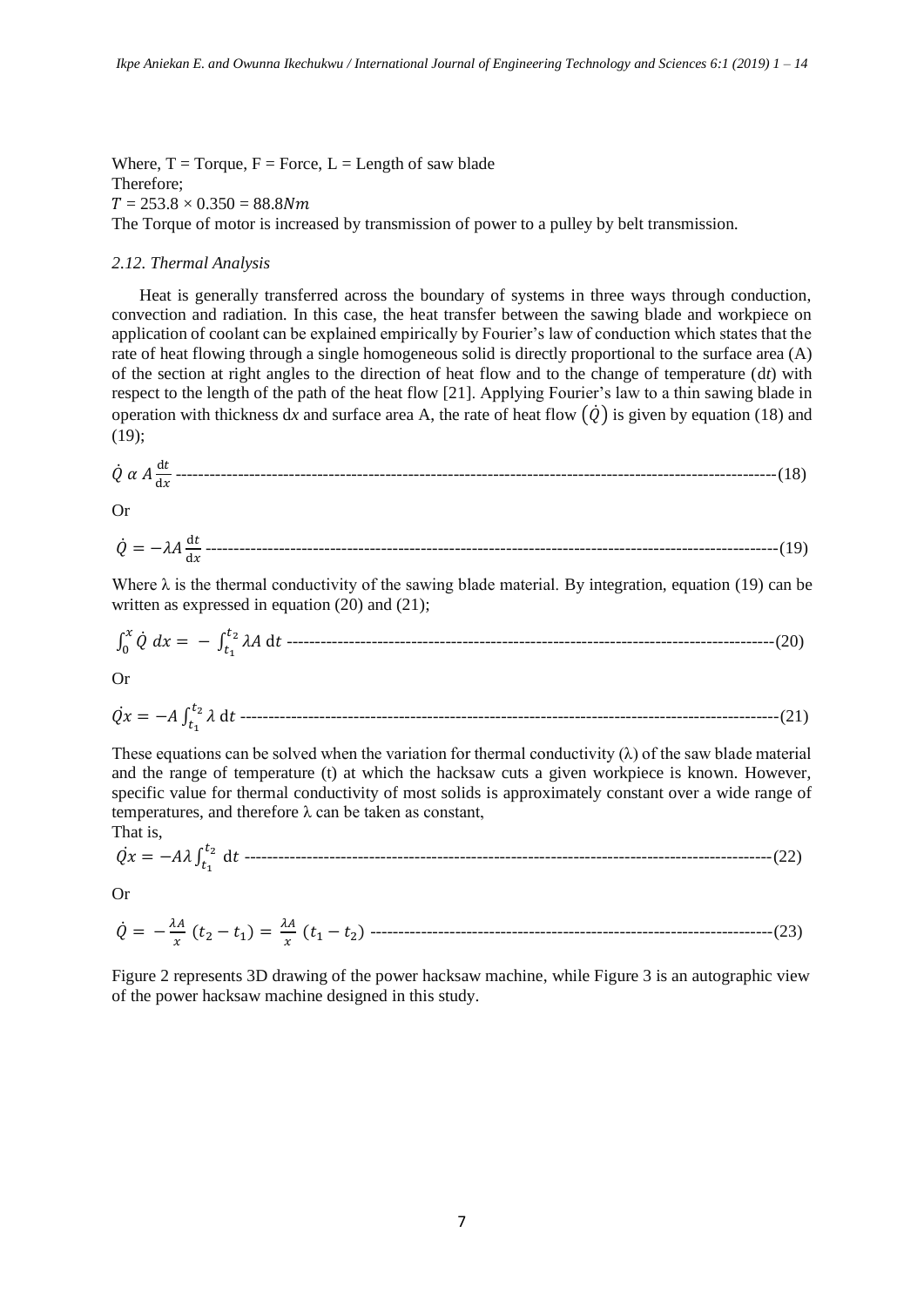

**Figure 2:** 3D drawing of the power hacksaw machine

### *2.13. Working Principles of Power Hacksaw*

The Power hack saw has been modified with a cooling mechanism incorporated into it as shown in Figure 2. The power hack saw has a motor at its base connected via a pulley drive to a shaft that holds the driving gear of the gear train. The gear is meshed with a driven gear over three times its size to increase torque and reduce the speed to facilitate control. Connected to the larger gear is the end of the saw handle. The handle has been modified into an extra-long arm. This connection is made possible by two vertical rod welded to the blade .Welded to the gear is a bearing between the two vertical guides. The gear is allowed to accept motion from the motor to rotate 360 degrees resulting in an oscillating motion of the hack saw blade. This causes the blade that is on the other end of the machine to cut anything on its path. The additional weight adds force onto the cutting action and ensures that the saw lade does not change its direction of cut. The cooling mechanism consist of a very small cylinder with very low pressure suction. The cylinder is attached to the static frame cover of the gears. The plunger is attached to the framework of the reciprocating blade. The cylinder consist of two low pressure valves one is connected to the coolant tank or reservoir. While the other is connected to the blade via tubing. The blade has been modified to have a section in its holder that allows the coolant to flow over the blade, the coolant then wets the blade and then the used coolant then pours into the reservoir which is located under the workbench. The coolant is then filtered by a net filter in the reservoir and drawn back into the cylinder where the process is repeated. The reciprocating action of the blade thus becomes the driver of the plunger. When the plunger moves backward (i.e. the bade forward action) the valve to the reservoir opens and the suction pressure draws the coolant into the cylinder, then the forward motion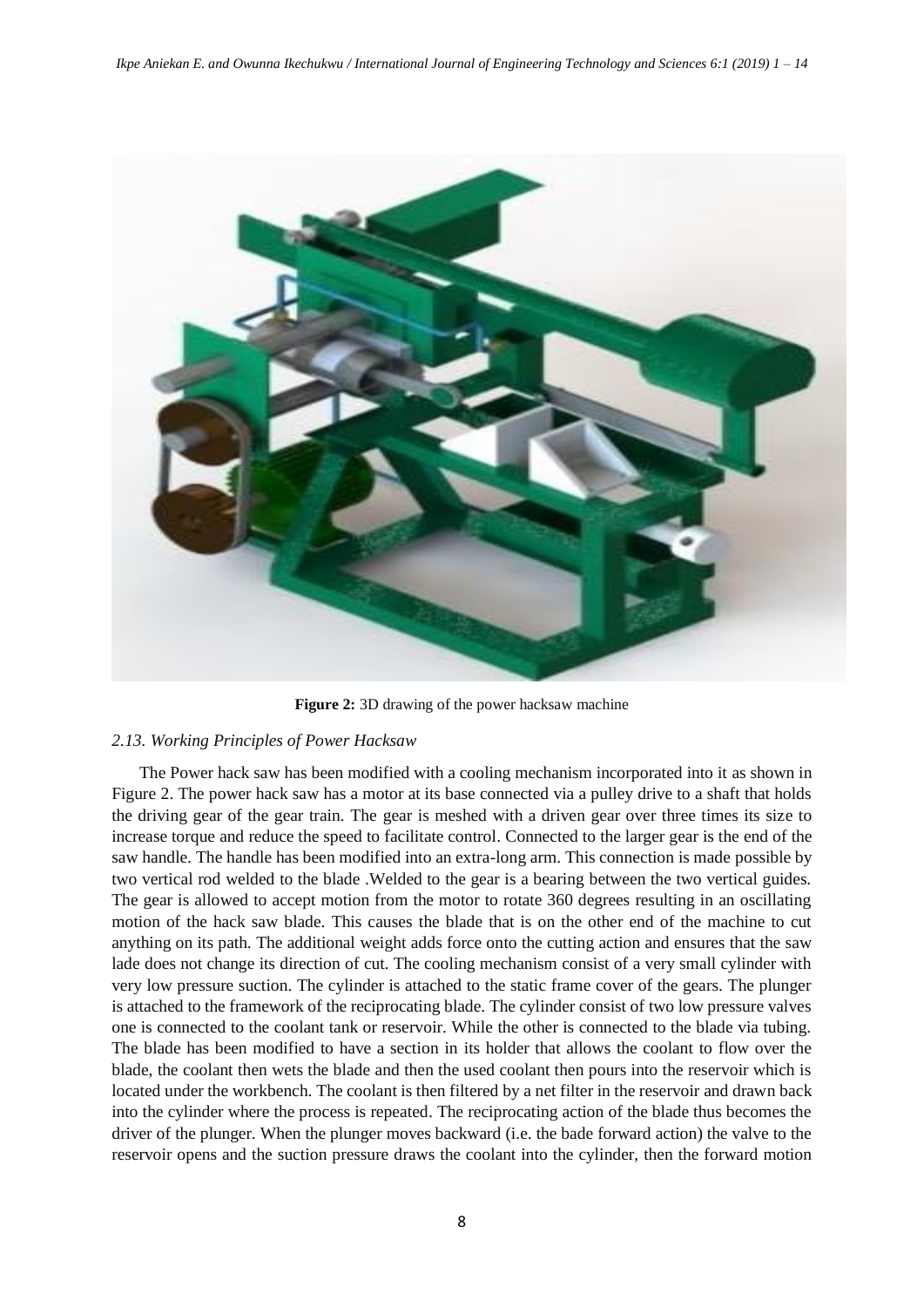of the plunger (backward stroke of the blade) causes the valve to close resulting and the valve to the bade to open, thus pressurising the coolant in the direction of the blade.



**Figure 3:** Isometric View of the Power Hacksaw Machine

A cylinder with two gate valves have been added to the frame just behind the cooling mechanism. A piston has been added to the Blade arm which enters into the cylinder. The blade arm has been modified to have a small receptacle blades while the blades have been modified to have a U-channel on top of the saw which has small holes to allow the removal of the fluid. The chip collector has been modified to a fine mesh size filter to allow the liquid to flow to the tank underneath. Tubes connects the tank to one of the valves (Inlet Valve) on the cylinder while another tube connects the other valve (Outlet Valve) to the blade arm receptacle.

#### *2.14. Operator Guide*

The power hacksaw machine is designed primarily for precision sawing of straight lines (could also be applied in operations involving contours). Laying out the workpiece requires accurate measurement of the thickness in terms of length, breath and height to be cut and indicating cutting position by scribing a line on the stock (workpiece). Prior to mounting of the stock for cutting, the vice should be carefully examined carefully to ensure edge to edge alignment with the hacksaw blade. While typical sawing operation with a power hacksaw is outlined as follows, Table 2 represents the troubleshooting associated with a given power hacksaw machine;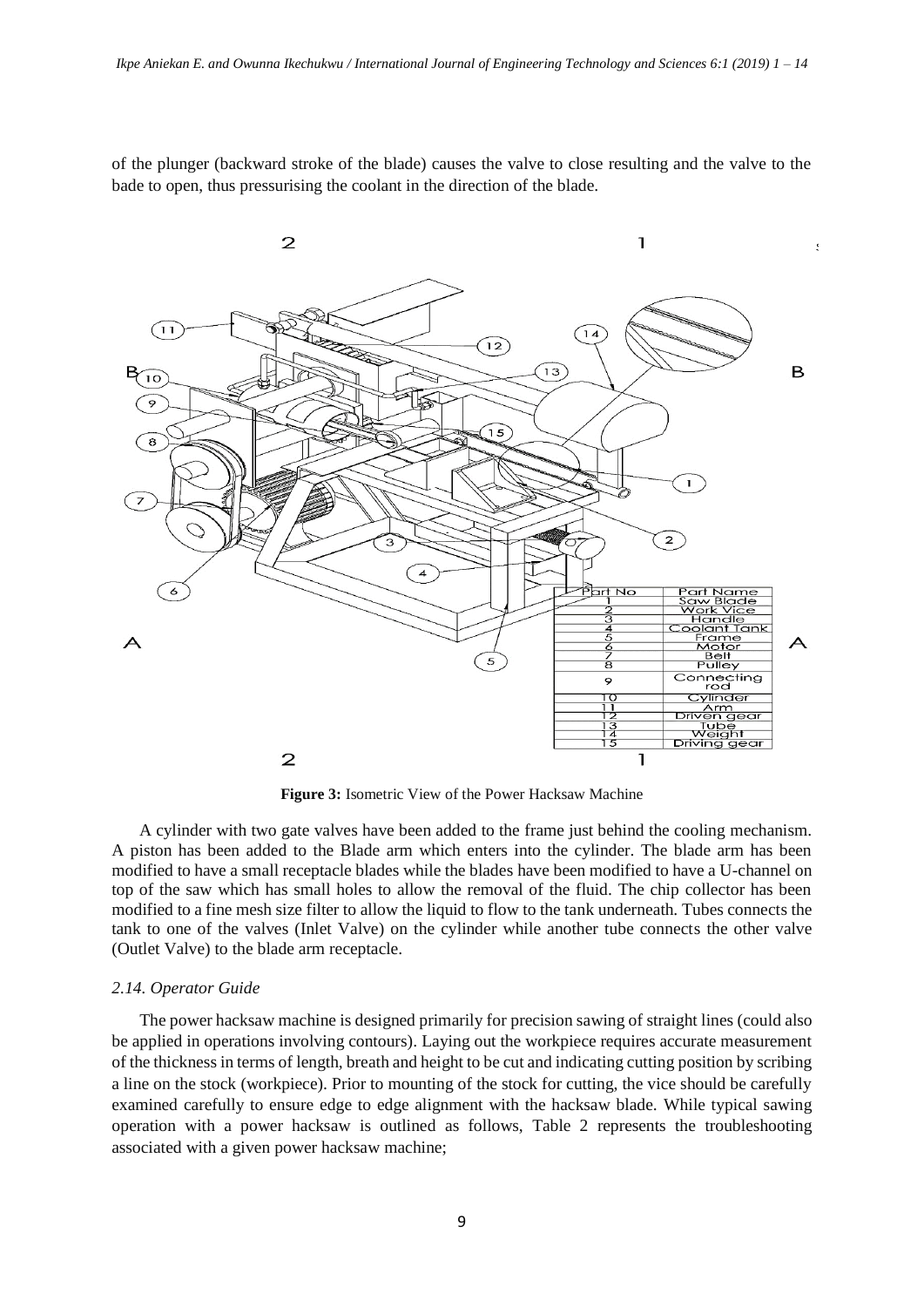- i. Place a machinist's square against the blade and the stationary vice jaw, and adjust the jaw at an angle of 90° to the blade. If the workpiece is to be cut at any angle other than 90°, loosen the vice and swivel it to the desired angle, using a protractor to measure the angle.
- ii. Select hacksaw blade of proper length for the machine and proper pitch for the specified workpiece to be cut.
- iii. Mount the hacksaw blade such that the teeth points downward and toward the motor end of the hacksawing machine.
- iv. Examine the alignment of the vice and hacksaw blade and position the workpiece in the vice.
- v. Ensure that the workpiece is firmly held by the vice
- vi. Examine the stroke of the hacksaw machine and adjust if required.
- vii. Adjust hacksawing machine frame and the sawing blade through one cycle (forward stroke and backward stroke) by hand to examine the blade clearance at each end of the workpiece.
- viii. Readjust the position of the vice if necessary.
- ix. Ensure that the hacksaw blade is well positioned about 1/4 inch above the workpiece and set the feed control to its lightest feed setting.
- x. Ensure that the hacksaw machine is properly set to desirable speed.
- xi. Start the hacksaw machine and allow the blade to feed slowly into the workpiece for about 1/4 inch.
- xii. The feed should be readjusted to whatever capacity the material will stand for proper cutting.
- xiii. Allow the hacksaw blade to cut completely through the workpiece.

| Problem                 |                   | <b>Possible Cause</b>           | <b>Solution</b>            |                                    |
|-------------------------|-------------------|---------------------------------|----------------------------|------------------------------------|
| The angle of the cut is | i.                | The tensioning bolts on the     | i.                         | Tighten the bolts.                 |
| inaccurate.             |                   | bow are loose.                  | $\overline{\mathbf{11}}$ . | Tighten the blade.                 |
|                         | ii.               | The blade is not tight.         | iii.                       | Replace the blade.                 |
|                         | iii.              | The blade is dull.              | iv.                        | Set the vice at 0 using a right    |
|                         | iv.               | The setting on the vice is      |                            | angle and adjust the pointer to    |
|                         |                   | inaccurate.                     |                            | match.                             |
| No power                | i.                | Oil level is low.               | i.                         | Check oil and fill up as required. |
|                         | ii.               | The tensioning bolts are loose. | ii.                        | Tighten the bolts.                 |
| Saw is not cutting      | i.                | Pressure from the saw arm is    | $\mathbf{i}$ .             | Attach a heavier weight to the     |
| efficiently.            |                   | too light.                      |                            | arm.                               |
|                         | ii.               | The stroke of the blade is      | ii.                        | Adjust the stroke.                 |
|                         |                   | incorrect.                      | iii.                       | Use a different TPI blade.         |
|                         | iii.              | Saw blade is the wrong type.    | iv.                        | Replace the blade.                 |
|                         | iv.               | Saw blade is worn.              |                            |                                    |
| Saw blade does not rise | i.                | Hydraulic pressure is low.      | $\mathbf{i}$ .             | Check the pressure and refill if   |
| when cutting.           | $\overline{11}$ . | Compressing arm is too low.     |                            | necessary.                         |
|                         | iii.              | The cam is loose.               | ii.                        | Adjust the compressing bracket     |
|                         | iv.               | Air is in the hydraulic system. |                            | to a higher position.              |
|                         |                   |                                 | iii.                       | Tighten the cam.                   |
|                         |                   |                                 | iv.                        | Pump the arm a few times           |
|                         |                   |                                 |                            | manually.                          |
| <b>Excessive noise.</b> | i.                | The saw is low on lubricant.    | i.                         | Check lubricant and refill as      |
|                         | ii.               | The pulley is touching the      |                            | required.                          |
|                         |                   | pulley guard.                   | ii.                        | Adjust the pulley so that it does  |
|                         | iii.              | The gears are worn out.         |                            | not touch the guard.               |
|                         | iv.               | Screws, bolts or other moving   | iii.                       | Replace the gears.                 |
|                         |                   | parts are loose.                | iv.                        | Tighten loose parts as required.   |

# **Table 2:** Trouble Shooting of Power Hacksaw Machine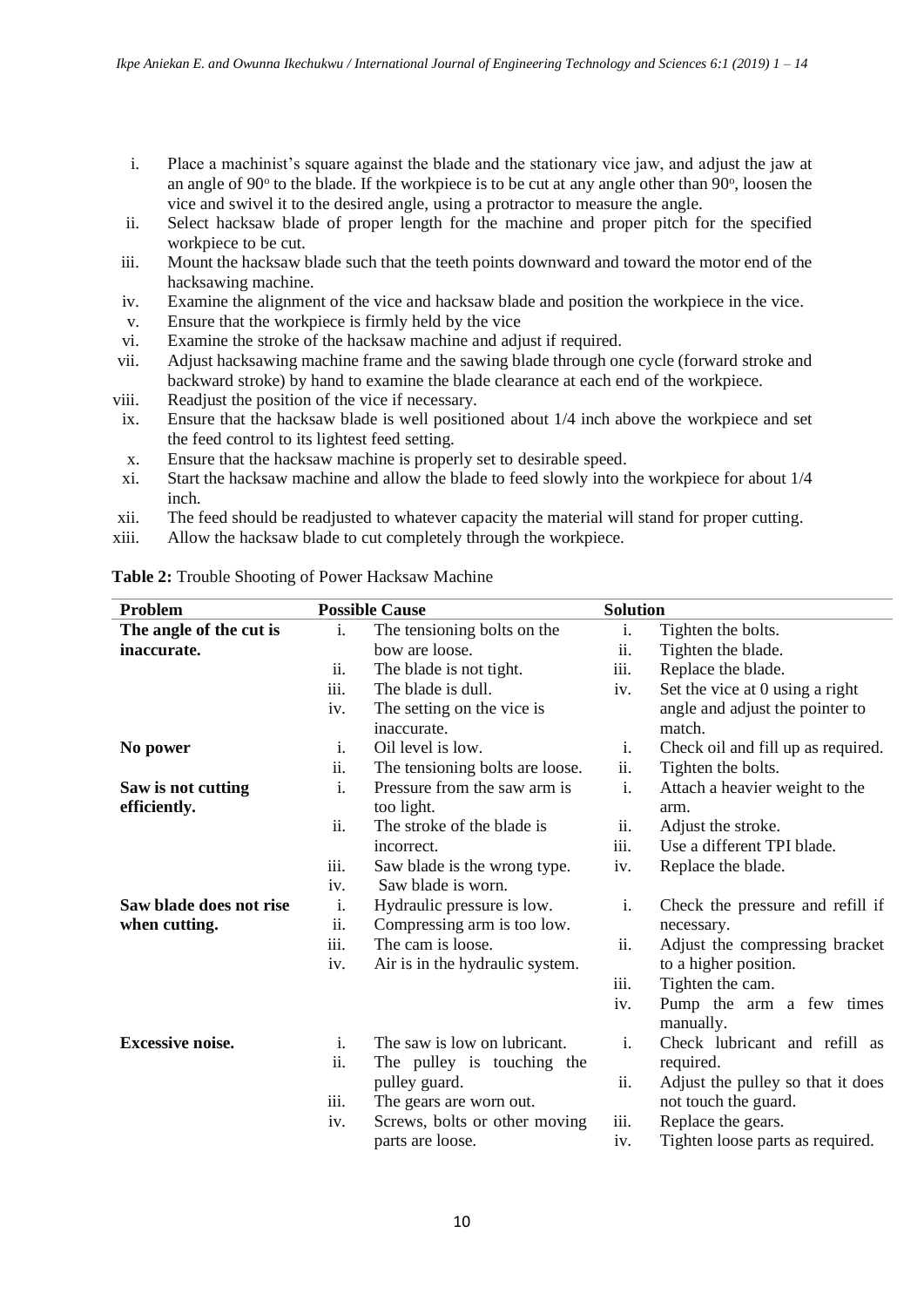| Coolant delivery is | Sediment may have collected | Clean the cooling tank. |
|---------------------|-----------------------------|-------------------------|
| weak.               | in the cooling tank         |                         |

### **III. RESULTS AND DISCUSSION**

Considering the power rate (4hp) of the motor calculated earlier, measured mass of timber and the total time at which each mass of timber was cut; the Specific Mechanical Energy (SME) was determined using equation (24);

 = () x () () -----------------------------------------------------------------------------------(24)

Similarly, considering the SME, the measured mass of each timber and the total time employed for each cutting operation, the machine cutting speed was determine using equation (25);

 = 60 x x () ---------------------------------------------------------------------------(25)

The results obtained from manual and automatic cooling hacksaw machine is tabulated in Table 3, and Figures 4-6 are graphical representation of the results obtained from manual and automatic cooling hacksaw machine.

|      | Manual Cooling Hacksaw Machine |                |            | <b>Automatic Cooling Hacksaw Machine</b> |                |                |            |             |
|------|--------------------------------|----------------|------------|------------------------------------------|----------------|----------------|------------|-------------|
| S/N  | Mass                           | Time (s) $t_1$ | <b>SME</b> | Cutting                                  | <b>Mass</b>    | Time(s)        | <b>SME</b> | Cutting     |
|      | $(M_1)$ kg                     |                | (kj/kg)    | Speed (rpm)                              | $(M_2)$ kg     | t <sub>2</sub> | (kg/kg)    | Speed (rpm) |
| 1.   | 3.8                            | 30             | 35.5       | 269.8                                    | 3.8            | 17             | 20.1       | 269.6       |
| 2.   | 4.2                            | 34             | 36.4       | 269.7                                    | 4.2            | 19             | 20.6       | 273.2       |
| 3.   | 4.5                            | 37             | 37         | 270                                      | 4.5            | 22             | 22         | 270         |
| 4.   | 4.7                            | 40             | 38.2       | 269.3                                    | 4.7            | 24             | 22.9       | 269.1       |
| 5.   | 5                              | 43             | 38.7       | 270                                      | 5              | 27             | 24.3       | 270         |
| 6.   | 5.2                            | 45             | 38.9       | 269.7                                    | 5.2            | 31             | 26.8       | 269.7       |
| 7.   | 5.4                            | 48             | 40         | 270                                      | 5.4            | 33             | 27.5       | 270         |
| 8.   | 5.7                            | 50             | 39.5       | 270.2                                    | 5.7            | 37             | 29.2       | 270         |
| 9.   | 5.9                            | 52             | 39.6       | 269.6                                    | 5.9            | 40             | 30.5       | 270         |
| 10.  | 6.2                            | 55             | 39.9       | 269.9                                    | 6.2            | 43             | 31.2       | 270         |
| 11.  | 6.5                            | 57             | 39.5       | 270.3                                    | 6.5            | 46             | 31.8       | 269.6       |
| 12.  | 6.8                            | 60             | 39.7       | 270                                      | 6.8            | 49             | 32.4       | 269.8       |
| 13.  | $\tau$                         | 63             | 40.5       | 270                                      | $\overline{7}$ | 53             | 34.1       | 270.2       |
| 14.  | 7.3                            | 67             | 41.3       | 270                                      | 7.3            | 56             | 34.5       | 269.8       |
| 15.  | 7.6                            | 72             | 42.6       | 269.8                                    | 7.6            | 60             | 35.5       | 269.8       |
| 16.  | 7.8                            | 75             | 43.3       | 270.2                                    | 7.8            | 62             | 35.8       | 270.2       |
| 17.  | 8                              | 78             | 43.8       | 269.5                                    | 8              | 65             | 36.5       | 269.5       |
| Ave. | 5.9                            | 53             | 42         | 269                                      | 5.9            | 40             | 29         | 270         |

**Table 3:** Results obtained from Manual and Automatic Cooling Hacksaw Machine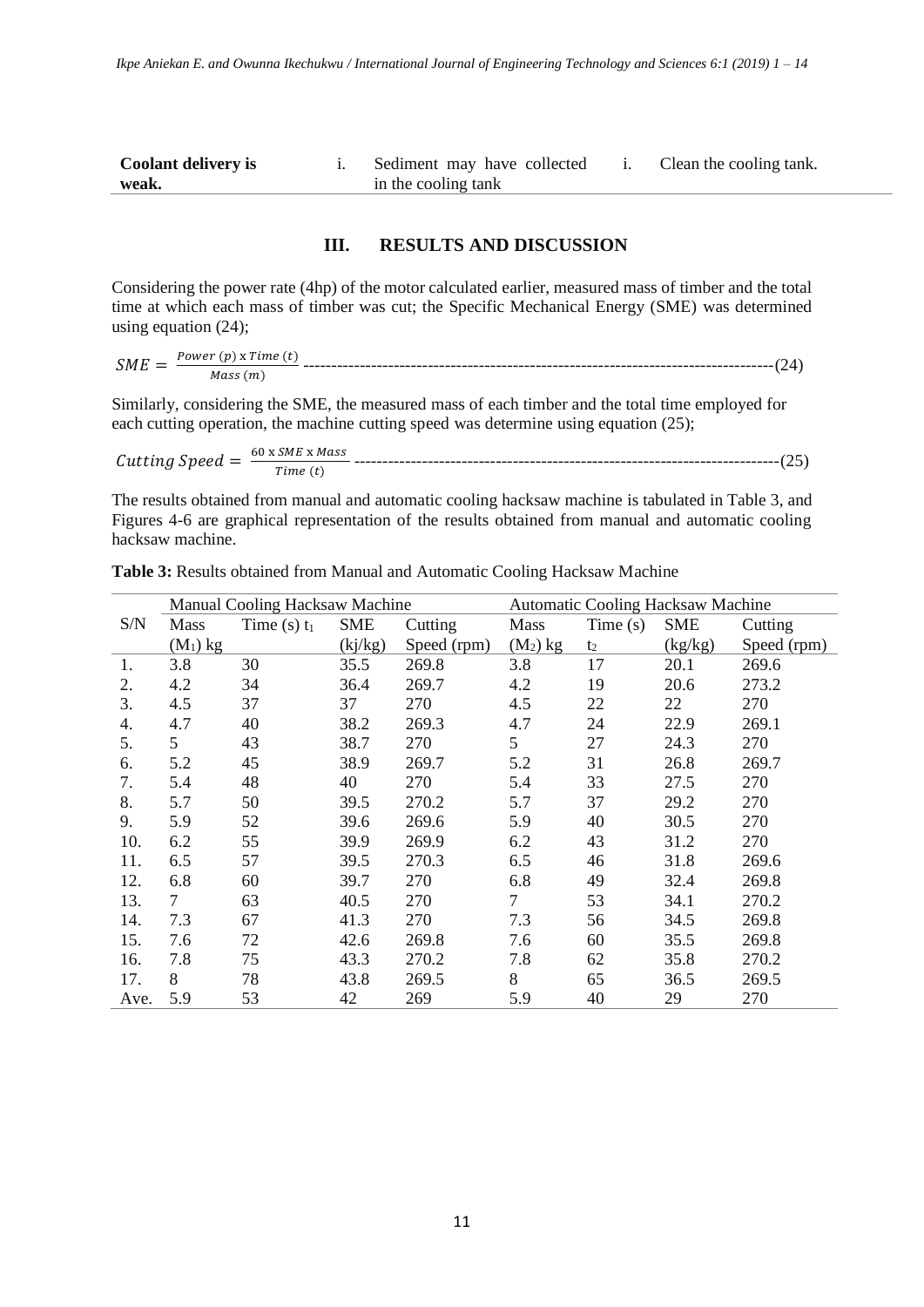

**Figure 4:** Graph of manual cooling time Vs automatic cooling time of the hacksaw machine



**Figure 5:** Graph of SME for manual cooling Vs SME for automatic cooling of the hacksaw



**Figure 6:** Cutting Speed of Manual Vs Cutting Speed of Automatic Cooling Hacksaw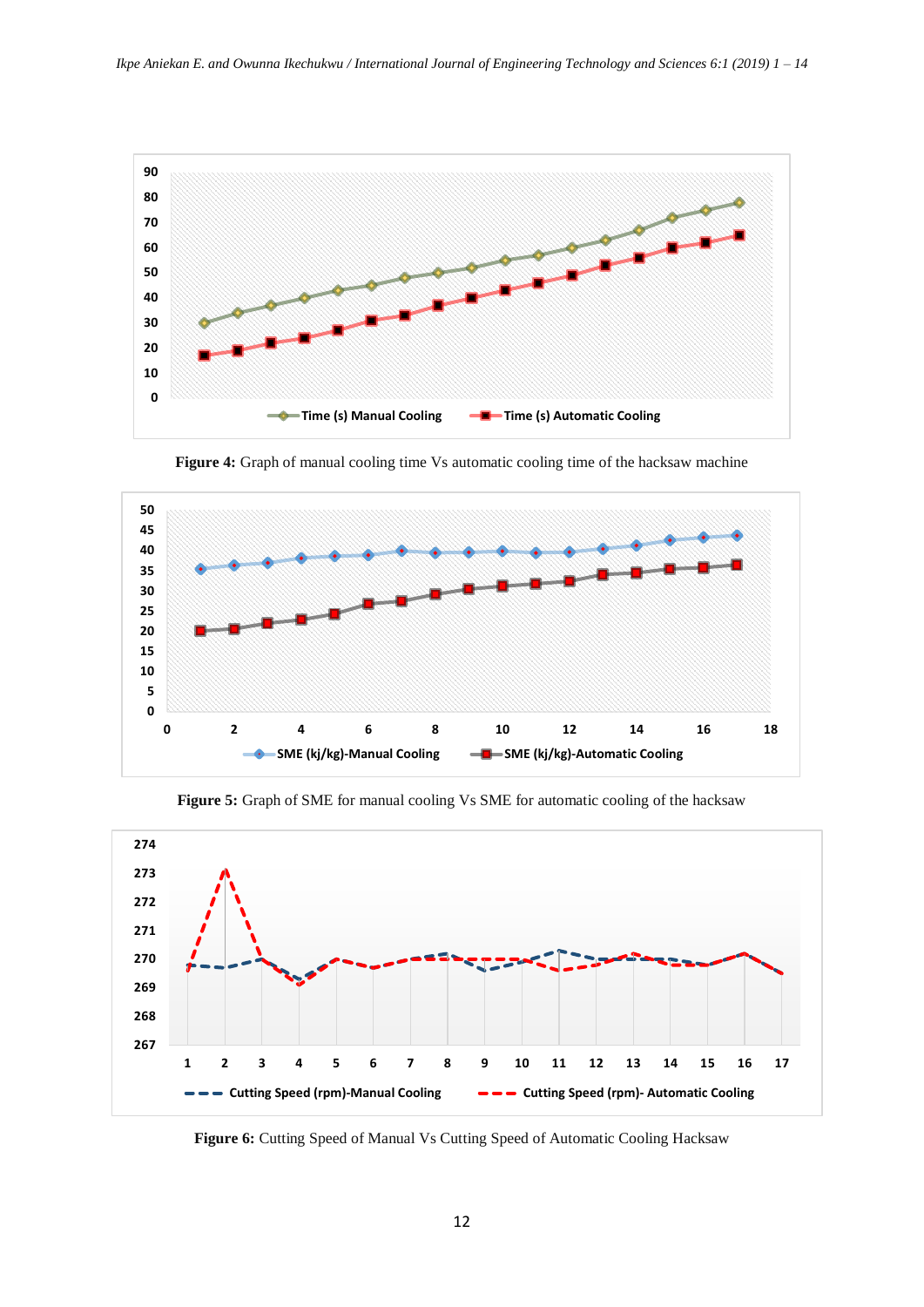Incorporated in the machine is a cylinder with two gate valves. Movement of the sawing blade led to the movement of the piston in the cylinder. Therefore, as the piston moved towards its Bottom Dead Centre (BDC) on the forward movement of the blade, the gate valve connected to the tank opened and a suction pressure was created which draws the liquid coolant into the cylinder. When the blade began to move backwards, the forward movement of the piston to its Top Dead Centre (TDC) caused the valve to close and the other valve to open, thus pumping the liquid through the tube to the receptacle. The coolant then flows through to the sharp zigzag teeth on the blade. On reaching the end, it flow out through the openings and passing through the filter back to the tank and then recirculates again.

Result shown in Figure 4 indicates that the designed automatic cooling power hacksaw machine in this study is more efficient in terms of time savings than the manual cooling power hacksaw machine in a local sawmill. This implies that if less time is consumed for the cutting process, more energy will be conserved for longer duration operation. This can be observed in Figure 4 and 5, where the operational time and SME of the manual cooling power hacksaw machine was quite higher compared to the automatic cooling power hacksaw machine designed in this study. In terms of the cutting speed, the automatic cooling power hacksaw machine speed was slightly higher than the manual cooling power hacksaw machine as shown in Figure 6. To improve cutting speed of the power hacksaw, trade-offs may be required in terms of power input to the motor (voltage and current) and power output from the motor (torque and speed). Therefore, maintaining a constant voltage may only increase the current, and increasing the current can only result at increasing torque (and the total power being supplied to the system), whereas, increasing the voltage can cause increase in the motor speed which is further translated to reciprocating speed of the power hacksaw machine.

Conclusively, it was observed that the cutting speed increased tremendously when the belt was placed on the smaller pulley wheel (driver) of the motor, whereas, placing the belt on the larger pulley wheel (driven) resulted in a reduced cutting speed. However, the cutting speed for a typical power hacksaw can also be reduced by incorporating a reduction gear mechanism (incorporating a speed changing mechanism) to drive the motor output shaft*.*

# **IV. CONCLUSION**

The relevance of power hacksaw machine to manufacturing and production industries cannot be over emphasized, as cutting of metals, wood and other materials is required in almost every task. However, automatic cooling hacksaw machines such as the one designed in this study offers more benefit (in terms reduction in cutting time and specific mechanical energy of the machine, cooling hacksaw machine) than manual cooling hacksaw machine. This is evidence in the results obtained in this study where the following benefits were achieved;

- i. The power hacksaw machine designed with coolant compartment yielded higher productivity (in terms of cutting) in a shorter time frame compared to power hacksaw machines in local sawmills without coolant.
- ii. Apart from the reduction in cutting time, the machine offered huge reduction in labour, energy requirement and prevention of downtime.
- iii. Efficiency of the cutting blade applied in the automatic cooling power hacksaw machine was higher with less heat compared to that of the blade observed in local sawmill.

### **REFERENCES**

- [1] Verma, S. and Raza, P., "Four Way Hacksaw Machine-A Review", *International Journal of Advance Research and Innovative Ideas in Education,* 2(3), 36-41, 2016.
- [2] Quadri, S. A., Shaik, A., Shoaib, M., Khavi, M. A. and Farooqui, G. O., "Solar Operated Wood-Cutter", *International Journal & Magazine of Engineering, Technology, Management and Research,* 4(3), 569-578, 2017.